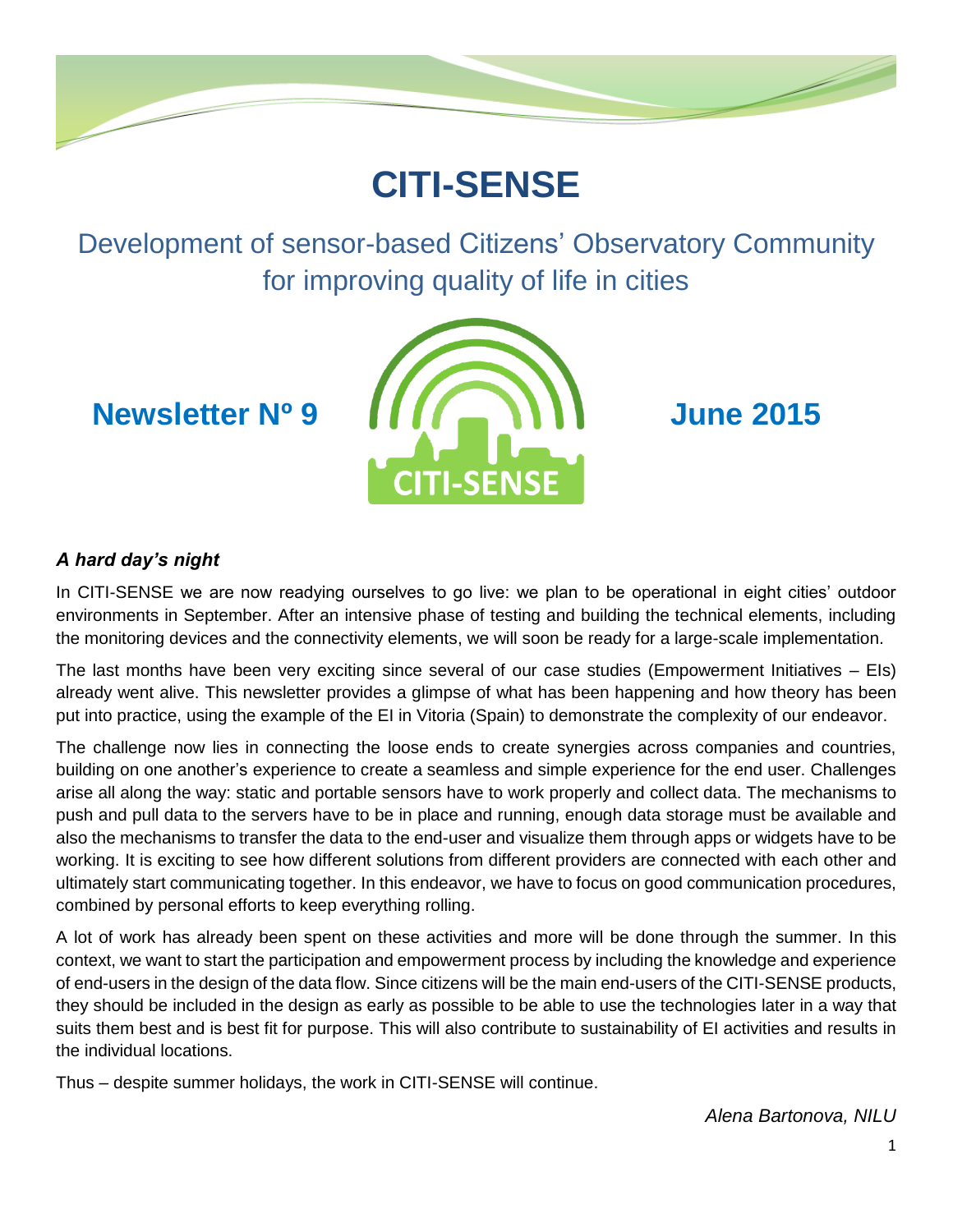

#### **Outdoor comfort in Vitoria-Gasteiz**



In the CITI-SENSE project, the Empowerment Initiative (EI) in Vitoria, Spain deals with environmental quality and personal comfort in public spaces. First observations have been made over a two-weeks period in April. We selected 4 different public spaces in the city in cooperation with the CEA (Center for Environmental Studies), following criteria on diversity of space types. For each selected area, we have defined several observation points so that we can get more reliable results by evaluating a larger area of each zone.

To recruit our volunteers, we made a list of organizations in the city, based on geographical plurality criteria and the potential interest of those entities in environmental and urban environment matters. We selected a total of 49 entities that were invited to the project presentation meetings. As a result, we obtained a group of more than 40 volunteers to participate. In addition, a secondary school in the city with a small group of students of "environmental instructor" grade has been contacted. This center has actively participated in the project with a group of 9 instructors. Each volunteer received a kit,

consisting of a portable sensor and a smartphone to measure acoustic and thermal comfort. In additon, a comprehensive questionnaire was developed to collect information about subjective perception of thermal comfort, acoustic comfort, landscape perception and other variables to provide more accurate comfort data according to each observer's profile. At the end of these two weeks, more than 200 observations of 9 points have been made.

In order to visualize the obtained data in the best way and to make them more understandable and easier to use by all citizens, a group of volunteers has been participating in a workshop about co-design of displaying the observations.

One of the objectives of the EI seeks to increase the social impact of the project to expand the user community. To reach a wider audience, we have used several tools such as facebook pages, a questionnaire, a brochure for dissemination and recruitment, a website, a press event, and workshops for the volunteers. During the two weeks, we worked with all volunteers, both in groups and individually. While recording observations in



the city, we could also engage people that were not involved, contributing with their personal observations.

The results of the EI will be analyzed and quantified in the coming weeks so that – at the end of the project – we can provide an index of social impact based on an indicator that has been developed for this purpose. We are currently evaluating the EI, which includes an ongoing dialogue with some participants. Thus, it is too early to come with any final conclusions. However, there are some points to improve and some interesting data for other EIs regarding recruitment, communication and use of communication tools, proceeding of observations and technical issues.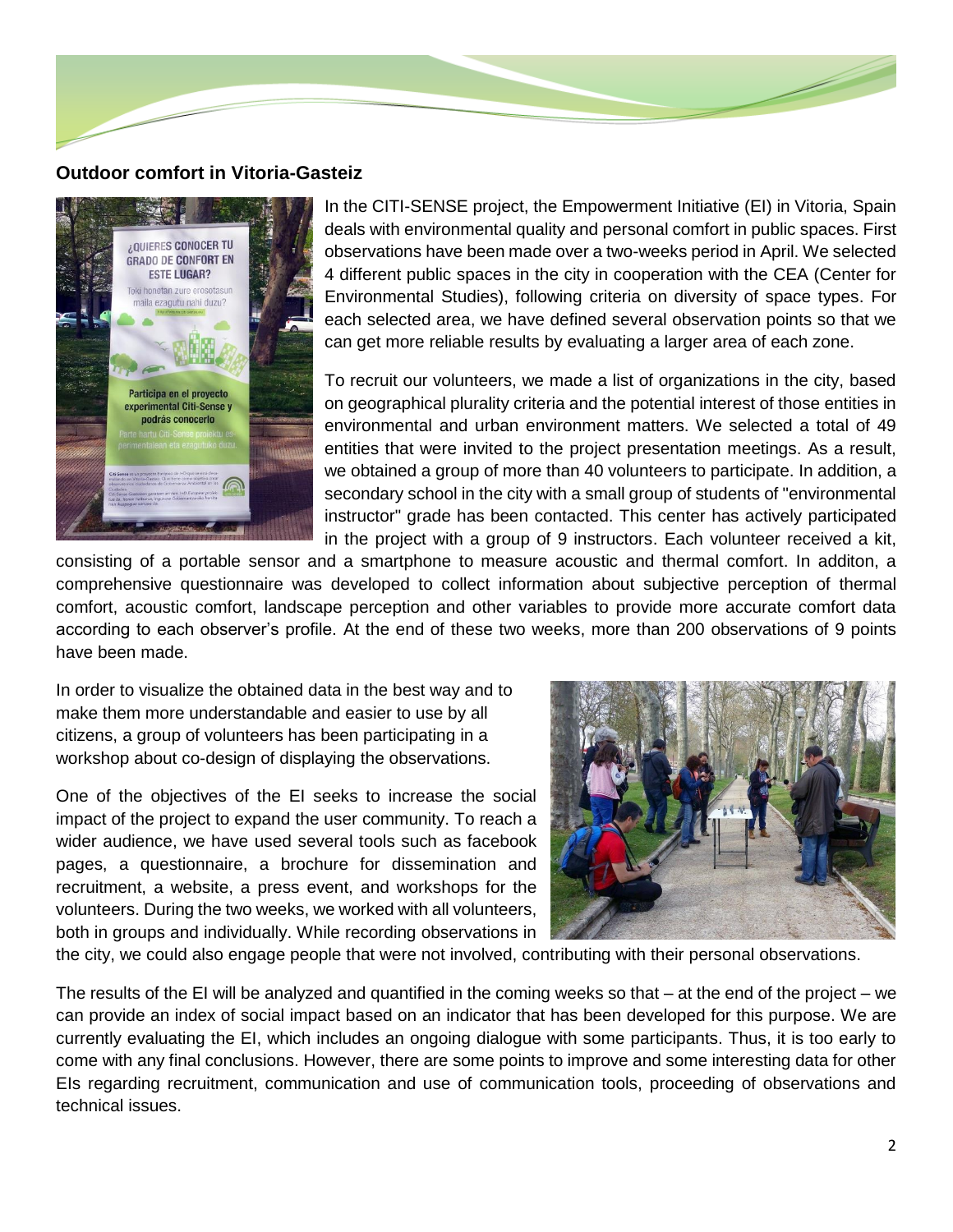

### **Engagement of high school students from North to South**

The recent months have been filled with a number of engagement activities involving schools. Here, we will report about two events: One in Oslo, Norway and one in Haifa, Israel.

On 09 April, a students' conference has been held for the 3 secondary schools that have been participating in the Oslo schools Empowerment Initiative. The students prepared posters, presenting the results of their research projects on indoor air quality. The conference was a full day event with talks and awards for the best posters, judged by experts from the labour inspection authority, SINTEF and NILU. Much had been learned in terms of indoor air quality: 2 of the schools reported good air quality with good ventilation systems and they also learned whom of the students and employees are most affected by poorer air quality, e.g., kitchen staff. It seemed that the students' awareness has been raised in terms of observing and



recognizing the main problems with air quality in their personal environment.

The other event has taken place on 05 May, at a regional research-fair in Haifa. The fair took place at the National Science Museum in Haifa, presenting 93 works of students. They included two research works carried out as part of the CITI-SENSE collaboration with schools in the district and the "Youth to adulthood" team.



The first work by "Israelia" school students, examined the difference in air quality between a classroom and the teachers room in the school while the second work, by students in "Tel Chai" school, examined differences in air quality between the schoolyard and classroom. In both cases, the students found that the air quality in the classroom was better than the air quality

in the compared location. With great confidence, the students

presented the rational for the research, their hypothesis, methods, findings and conclusions and left a strong and positive impression all around. The grand finale was the announcement at the end of the day that the group of students from "Tel-Chai" school has won a certificate of excellence for their work on this relevant and important topic.